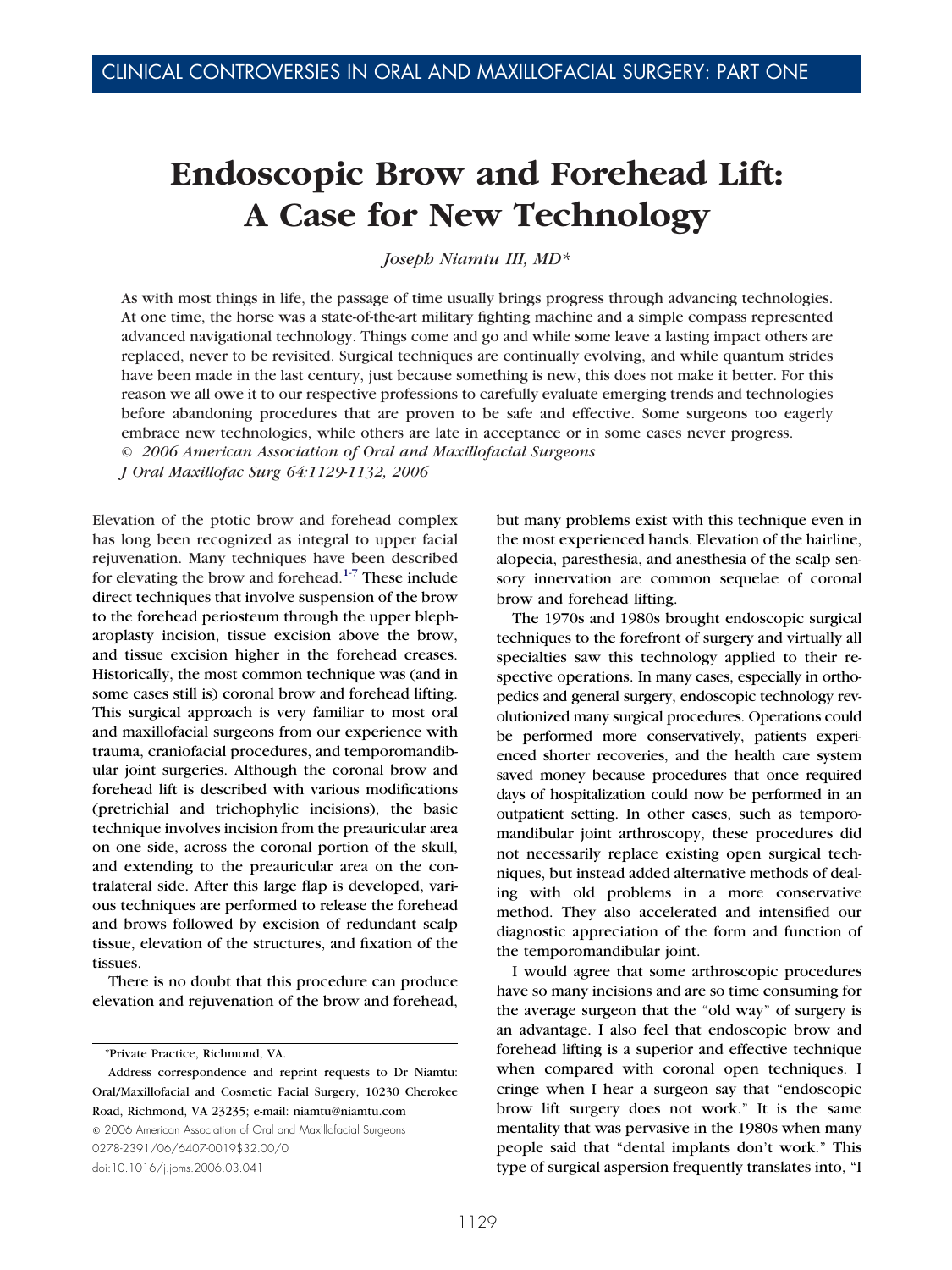do not know how to do this technique" or "I tried this technique and it did not work for me." Most of us have had the experience of attempting a new technique and not being convinced that it was a benefit. A progressive surgeon will explore these techniques, but a forthright surgeon will admit that the failure of this new technique may be a result of his or her inexperience.

The endoscopic brow and forehead lift definitely has a significant learning curve. It requires expensive, dedicated armamentarium and the development of the required surgical skills and dexterity. Furthermore, it requires an intimate knowledge of the anatomy associated with the periorbital complex. I would say that it takes at least 20 cases of endoscopic brow and forehead lift to develop and appreciate this technique.

The advantages of endoscopic brow and forehead lift when compared with conventional coronal techniques are numerous. The procedure is performed through a series of small incisions that are much less invasive than coronal techniques. There is, in my experience, much less problem with supraorbital and supratrochlear anesthesia and paresthesia. Hair loss is a rare problem and bleeding is much less than with the coronal techniques. The scars produced by endoscopic techniques are rarely seen, whereas coronal techniques frequently produce large hypopigmented scars. Patient acceptance of endoscopic techniques is much higher than the coronal technique. When I mention a brow lift to patients, it never ceases to amaze me how many individuals have seen a coronal brow lift on educational TV and are intimidated by the invasiveness of the technique to the point of never wanting a brow lift. They are relieved to know that a new, more conservative option exists.

Again, I personally feel that surgeons that malign endoscopic brow lift either have not taken the time to learn this technique or have had unfavorable experiences with it. I believe that the biggest mistake novice surgeons make with endoscopic brow lifting is the failure to release adequate tissue in the lateral orbital area. Any subgaleal or subperiosteal brow lifting technique is predicated on total release of the bound tissues from the vertex of the skull to the arcus marginalis and around the lateral orbital rims onto the zygoma. Plain and simple, if these tissues are not adequately released then the brow and forehead complex cannot be elevated. A common mistake and misconception occurs unknowingly to many surgeons. Because the patient is supine and gravity is not exerting the normal downward pull on the brow and forehead, a false sense of lift is often felt by the surgeon and staff. It appears that the brow and forehead are elevated because of the supine position. When the surgery is completed and the patient is



**FIGURE 1.** This diagram shows the primary anatomy that needs to be freed bilaterally to adequately release the brow and forehead complex. 1, superior temporal septum; 2, inferior temporal septum; 3, temporal ligamentous adhesion; 4, supraorbital ligamentous adhesion; 5, periorbital septum; 6, lateral brow thickening of periorbital septum;  $\overline{7}$ , lateral orbital thickening of periorbital septum; 8, sentinel vein (medial temporal zygomatic vein); 9, temporal branch of facial nerve.

*Joseph Niamtu. Endoscopic Brow and Forehead Lift. J Oral Maxillofac Surg 2006.*

once again upright, gravity re-enters the picture and the brows are not elevated. In my experience, a brow that looks overly elevated in the supine position will be in good position when the patient is upright.

Getting back to the main cause of failure of endoscopic brow lift is the discussion of inadequate dissection of the lateral orbital rim connective tissue. Many connective tissue planes merge in the area around the superior/lateral and lateral orbital rim (Fig 1).

These tissue planes are also in approximation to the so called sentinel vein and the frontal branch of the facial nerve. Finally, it is difficult to dissect these ligamentous attachments endoscopically, especially on individuals with a high hairline and a rounded frontal bone. I have found that these tissue attachments can be safely dissected while protecting the frontal nerve by keeping the dissection extremely intimate with the plane of the superficial layer of the deep temporal fascia, which is deep to the temporal parietal fascia that contains the frontal nerve. In addition, instead of using periosteal dissectors in this area, scissors can be used to gently push/cut in this plane.

My biggest personal revelation in terms of dealing with the lateral orbital rim connective tissue attachments has been the incorporation of simultaneous blepharoplasty with virtually all endoscopic brow lifts. Close observation has shown me that if someone has enough lateral hooding and brow ptosis to require a brow lift, then he or she is also a candidate for upper lid blepharoplasty. On the surface this may sound excessive, but those surgeons who have performed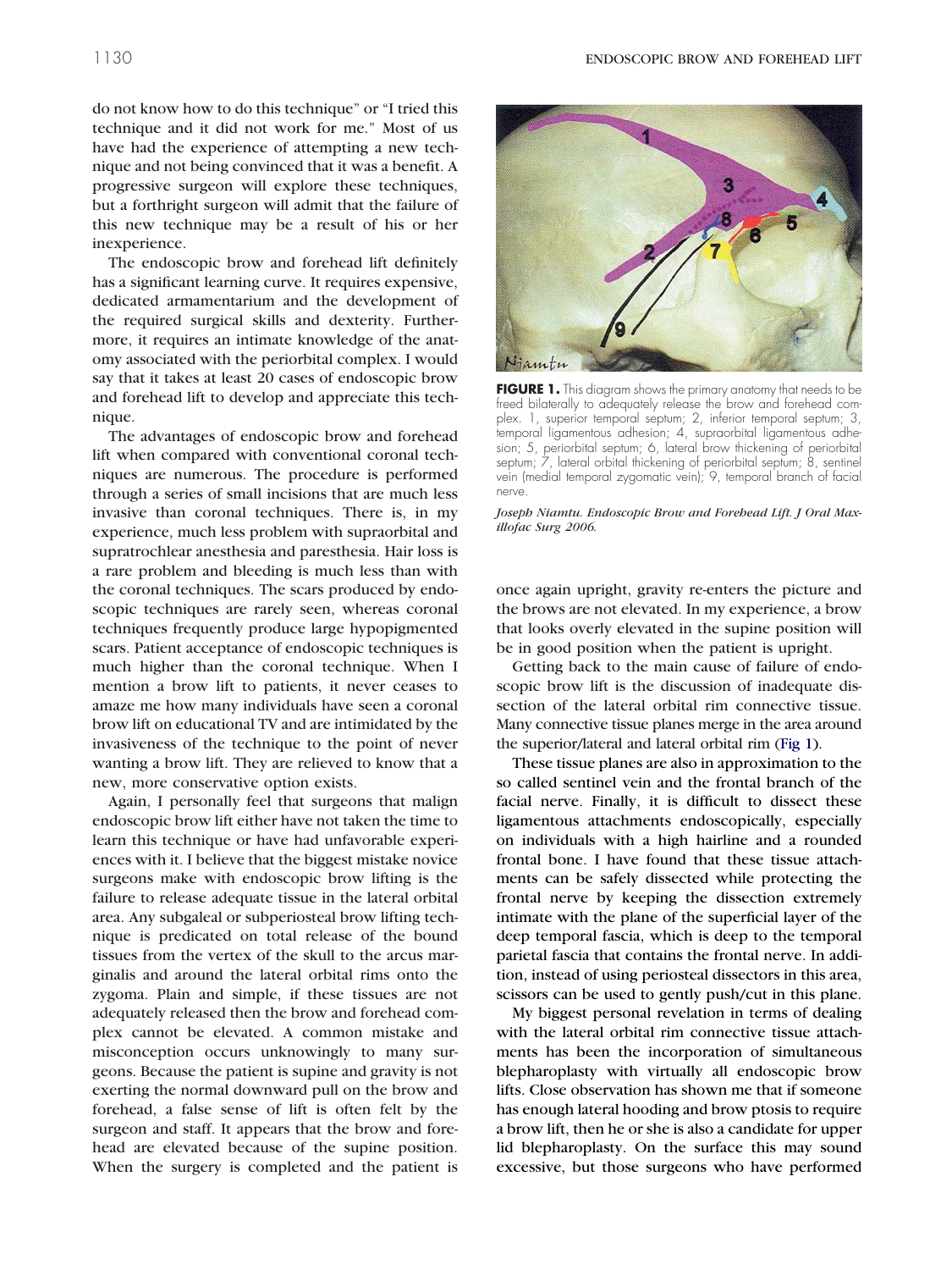

**FIGURE 2.** *A* shows the supraorbital nerve visualized through the upper blepharoplasty incision. This area is easily accessed from the eyelid incision (*B*). Dissection in this area is then not necessary with the endoscope from above, which greatly facilitates the procedure.

*Joseph Niamtu. Endoscopic Brow and Forehead Lift. J Oral Maxillofac Surg 2006.*

many brow lifts can attest that even in cases of adequate brow elevation, dermatochalasis (eyelid skin wrinkling) and steatoblepharon (fat pseudoherniation of the eyelid) frequently still exist. The cumulative advantage of brow lift, skin and muscle excision, and fat removal with or without orbital rim recontouring is that it produces a more esthetic brow-foreheadeyelid complex than either procedure by itself. The real advantage, however, is the ability to perform extensive dissection through the upper blepharoplasty incision. As stated earlier, I routinely perform upper eyelid blepharoplasty with virtually all endoscopic brow lifts. An exception would be a young individual without significant dermatochalasis or a patient who has had previous blepharoplasty and may be at risk for lagopthalmous (inability to close the eyelids). When performing simultaneous blepharoplasty and endoscopic brow lift, I routinely excise one half of the amount of eyelid skin as I would if I were performing blepharoplasty alone. Once I have performed the blepharoplasty, I incise the lateral orbital periosteum in the frontozygomatic area. I then use a periosteal elevator to tunnel in a subperiosteal plane. I dissect first inferiorly to the malar process, then incise the supraorbital periosteum and dissect medial to visualize the supraorbital nerve (Fig 2A). Finally, I dissect superiorly to the hairline (Fig 2B).

By doing this dissection through the blepharoplasty incision I can visualize and protect the sensory nerves and more easily free the connective tissue in this difficult area than could be done from above with the endoscope. This approach and dissection enables much of the surgery to be performed without the endoscope.

After the blepharoplasty dissection, I proceed with the standard endoscopic approach through 5 portals. I use a midline incision, 2 lateral incisions, and 2 temporal incisions. On the temporal incisions I excise a 1 cm skin ellipse instead of a straight line incision. I feel this assists in elevating the lateral brow. After completing the routine endoscopic dissection I pay close attention to the lateral orbital rim area. Even though I have previously dissected this area through the upper blepharoplasty incision, some remaining connective tissue adhesions are often present in this area. With the endoscope in the lateral portal, I place my finger in the temporal incision and feel the incision. I then insert facelift scissors into the temporal incision and, under endoscopic visualization, I cut these attachments. This frees up the entire lateral periorbita. Figure 3A shows my finger being stopped by these adhesions and Figure 3B shows my finger freely advancing to the eyelid after lysis of this connective tissue. I feel that this level of dissection is absolutely mandatory for successful lifting.

Finally, the brow needs to be fixated. After using all common techniques including bone plates, bone tunnels, removable screws, and posts, $8-12$  I have settled on resorbable fixation posts (Endobrow Suspension Push Screw; Walter Lorenz, Inc, Jacksonville, FL). This system is safe, easy, and fast. A 4 mm drill with a guarded stop is used to make burr holes in the outer calvarial table, which should correspond to the area of maximum anticipated brow elevation. In most cases this is on a vertical line that corresponds with the junction of the middle and lateral one third of the brow or a line tangent to the lateral limbus of the iris. The burr hole is drilled with a powered or hand drill and the 4 mm guarded stop has proven effective in hundreds of drill holes in my experience. This system uses smooth posts without threads and they easily push into the burr hole and are retained with friction. There is a hole through the top of the screw and the suspension suture is threaded through the hole and secured [\(Fig 4\)](#page-3-0).

I routinely do not suspend the central incision because this area is usually adequately supported by the lateral incisions and elevation of the medial brow produces a "surprised" look. Another caveat that can



**FIGURE 3.** *A* shows the inability to advance the finger past the fortified connective tissue planes in the lateral orbital rim area. *B* shows the finger advanced to the eyelid after careful lysis of these ligamentous attachments.

*Joseph Niamtu. Endoscopic Brow and Forehead Lift. J Oral Maxillofac Surg 2006.*